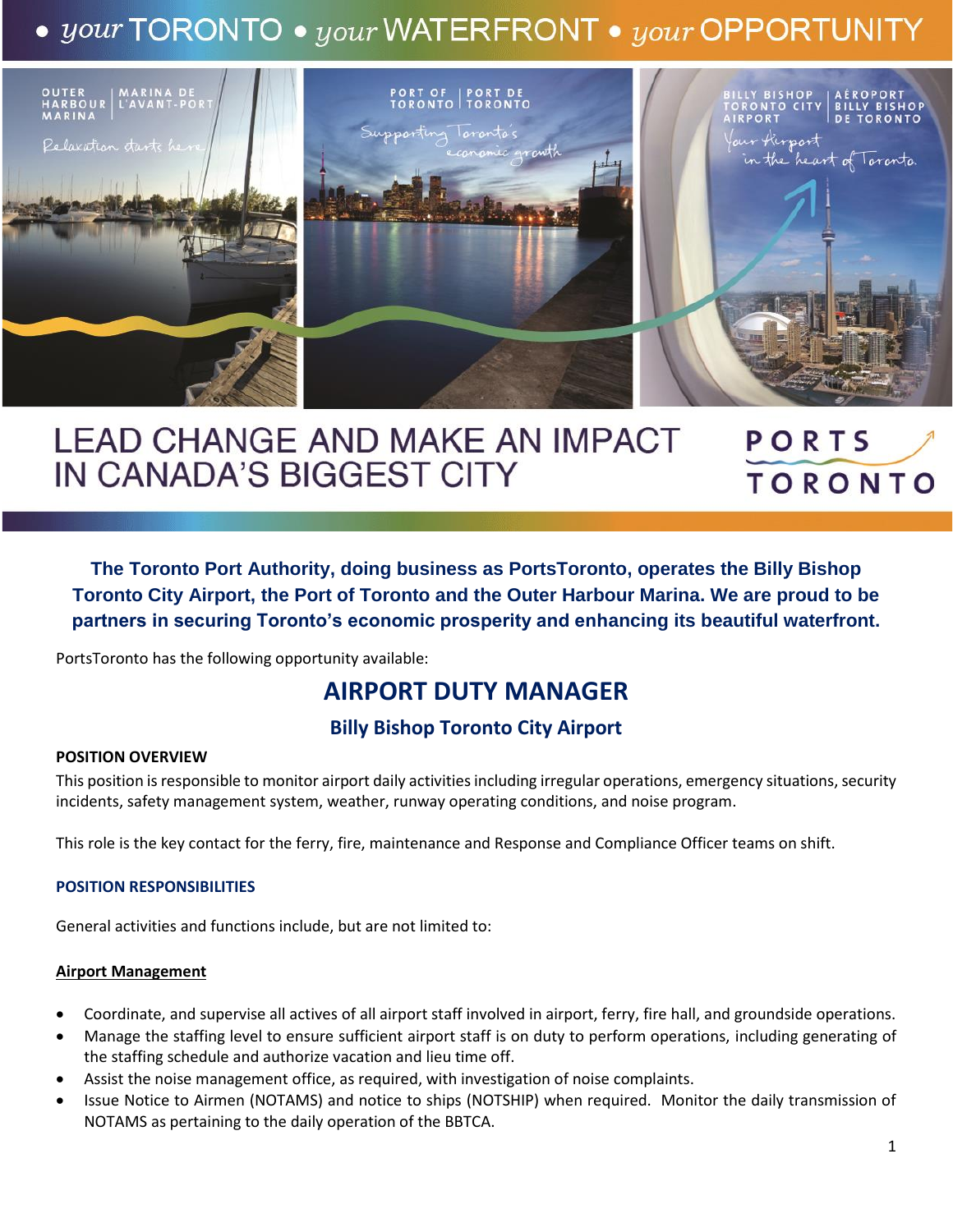

- Monitor maintenance and/or construction projects and programs, and the general day to day maintenance of the physical plant, including potential hazard to airport employees and the public; arrange for urgent or emergency repairs or service by internal or external sources.
- Monitor the performance of airlines, tenants, concessionaires and others to ensure their adherence to BBTCA and other Federal policies and programs, etc.
- Monitor and supervise compliance with Canadian Aviation Regulations, Aerodrome Security Measures and tenant security responsibilities;
- Ensure adequacy of protective security measurers leading to the primary security line and the security perimeter fencing to prevent unauthorized entry to the airside or other restricted areas of the airport.
- Monitor weather reports to determine potential impact, host conference calls and prepare for irregular operations.
- Monitor and supervise Safety Management Systems, Tall Ship procedures and Wildlife Control procedures. During winter operations, monitor and report runway conditions and supervise snow removal operations both airside and groundside.
- Complete or inspect all reports, forms and logs pertaining to operations activities on assigned shifts, including Aircraft Movement and Surface Condition Reports, Canadian Runway Friction Index Reports, incident/accident, WSIB, daily shift reports, etc.
- Manage emergency situations and irregular operations, activate and supervise the Emergency Co-ordination Centre as required and adhere to proper emergency call-out procedures.
- Order fuel and other operating supplies as required.
- Respond to complaints from staff, air carriers, tenants, concessionaries and the general public.
- Respond to overnight calls regarding staff absences ('on-call')

### **SKILLS AND QUALIFICATIONS**

- Post-secondary education with a Certificate or Diploma Aviation Management, or accreditation by the International Association of Airport Executives (IAAE)
- Minimum five (5) years direct experience in airport operations, airline operations or other related fields of airport management
- Minimum two (2) years leadership experience directly managing people, in a matrix organization with multiple operations preferred
- Outstanding customer service orientation, with the ability to diffuse tense situations
- Superior interpersonal skills, able to interact with all levels in a professional, positive manner, able to building trusting relationships and be a team player
- Solid leadership ability managing, coaching and developing direct reports, experience in a unionized environment an asset
- Excellent, effective communication skills, both oral and in written format, creating and delivering business presentations
- Able to influence, collaborate and negotiate cross functionally, as well as with external stakeholders to achieve results.
- Strong decision-making skills and effective at problem solving and negotiating resolutions
- Proficient computer skills with Microsoft Office products
- Excellent time and project management, organized, possessing a solid ability to plan and follow up
- Able to multi-task, manage and meet deadlines and adapt easily to change
- Valid Class 'G' and DZ driver's license is required
- French language fluency is an asset
- Full vaccination with Health Canada approved Covid-19 vaccine is mandatory